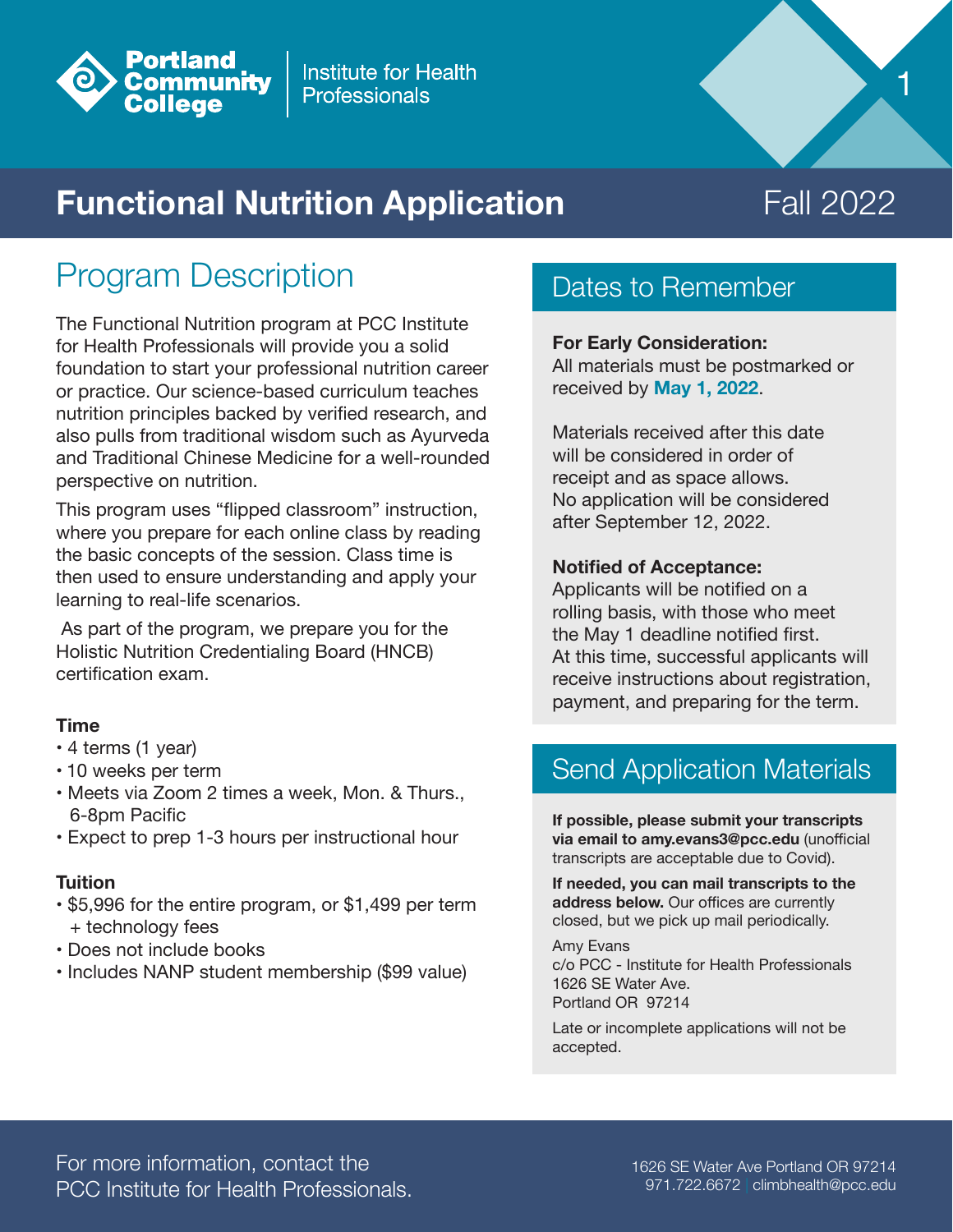

# **Functional Nutrition Application Packet Checklist**

## Check Off Documents

We require the following documentation to be submitted for consideration into the program.

### **Do not submit original documents.**

Pages 1-3 of this application, fully completed, sign and dated.

Complete supplemental questionnaire (Page 4-5)

Resume or Curriculum Vitae

Copy of any applicable professional license(s)

Copy of diploma OR official transcript for the highest education attained (college/university, a certificate-based program, or high school). Transcripts must be sent directly to IHP by the school.

### **Note to Admissions:**

### Please Keep in Mind

• Make sure you have included all requested materials before submitting your application. Incomplete or late applications will not be accepted.

2

• Materials to be sent directly to IHP may not be submitted as part of the application packet, but must be received by application due date. Make sure to request your necessary transcript(s) well in advance of the due date.

For more information, contact the PCC Institute for Health Professionals.

1626 SE Water Ave Portland OR 97214 971.722.6672 | climbhealth@pcc.edu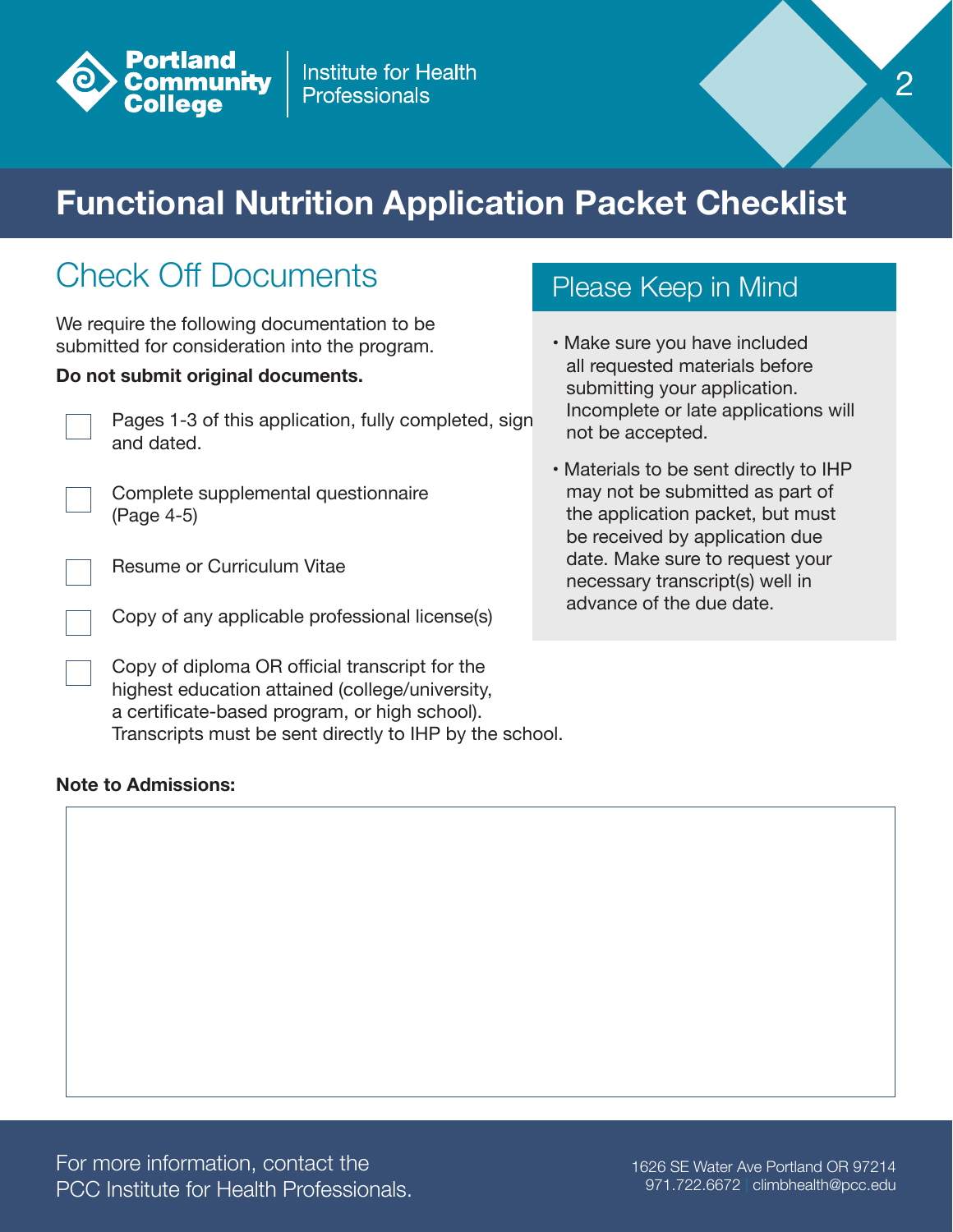

# **Functional Nutrition Application Information Form**

### Student Information

| Last Name              |                      |      |  |       |                           |  |  |
|------------------------|----------------------|------|--|-------|---------------------------|--|--|
| First Name             |                      |      |  |       | Middle Initial            |  |  |
| Preferred Name         |                      |      |  |       | Gender<br>◯ Male ◯ Female |  |  |
| <b>Mailing Address</b> |                      | City |  | State | ZIP                       |  |  |
| Email Address          |                      |      |  |       |                           |  |  |
| Daytime Phone Number   | Evening Phone Number |      |  |       |                           |  |  |

Successful applicants will receive instructions about registration, payment, and preparing for the term by email.

Submitting this form does not guarantee that you will be accepted/registered in the course.

I understand that this is a live-streamed, online program, and that I need to have a webcam and headset/microphone to engage in the program. I agree that prior to starting the program I will review the PCC technology videos/tutorials so I am familiar with the online, live-streaming technology.

I also agree to have my name, PCC email address, and program Certificates of Completion shared with the National Association of Nutrition Professionals (NANP) as part of establishing my NANP Student Membership, qualifying me for the HNCB exam, and other relevant matters.

| Signature | Date |  |  |
|-----------|------|--|--|

For more information, contact the PCC Institute for Health Professionals.

1626 SE Water Ave Portland OR 97214 971.722.6672 | climbhealth@pcc.edu

3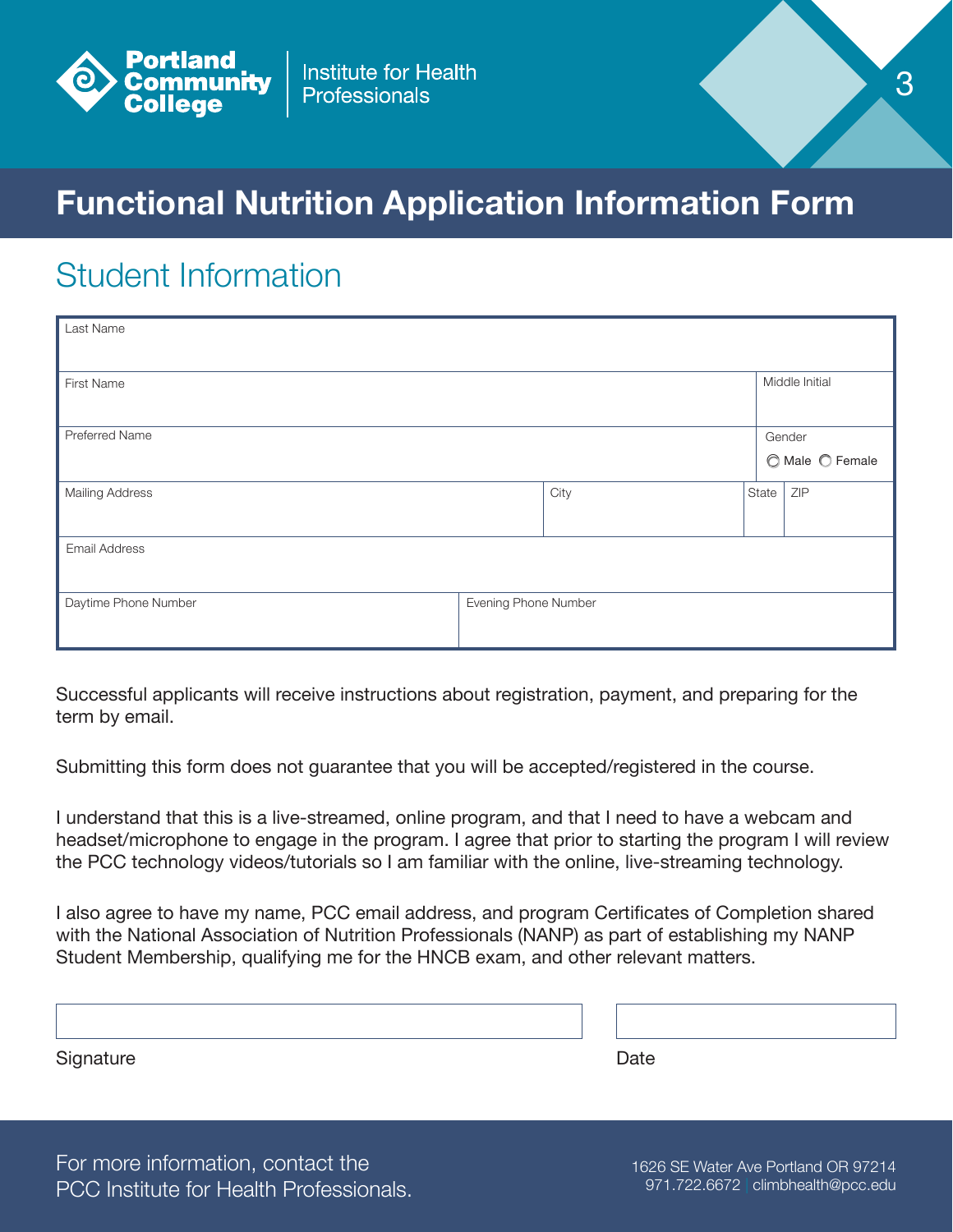



# **Functional Nutrition Application**

## Supplemental Questionnaire | Part 1 of 2

**Name:**

**1** The IHP Functional Nutrition Program delivery will consist of a cohort of students convened in a virtual classroom and assigned to small study/discussion/project teams to share their learning experiences. What strengths and attributes will make you a valuable member of the cohort and of your designated teams? What will you offer and what do you look to receive?

**2** As you currently understand the nutritionist profession, what is your ultimate goal upon program completion and NANP/HNCB certification? (Remember – state laws vary regarding scope of practice. You may want to review the current laws in your state on running a nutritional practice.)